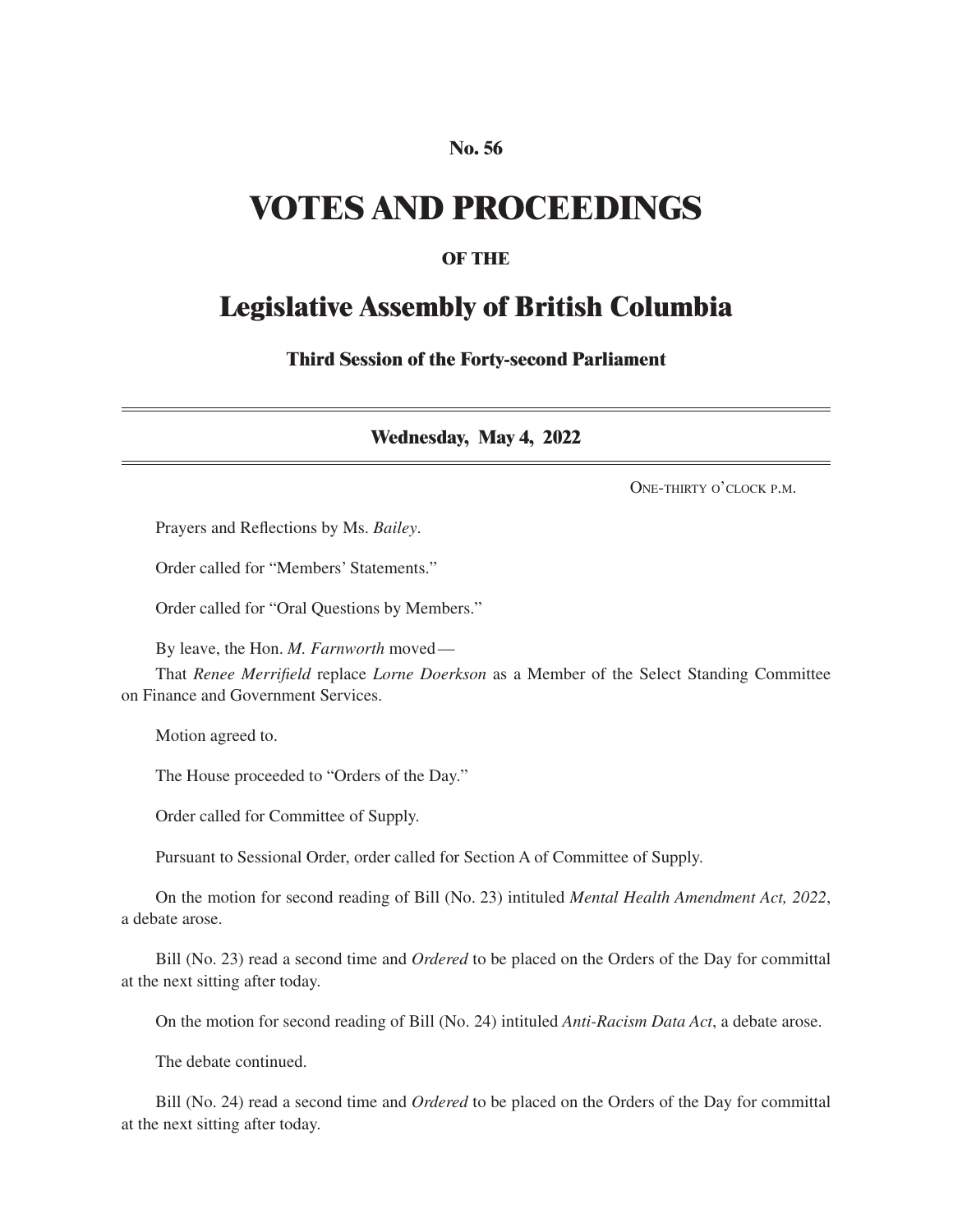The House resumed the adjourned debate on the motion for second reading of Bill (No. 10) intituled *Labour Relations Code Amendment Act, 2022*.

The debate continued.

On the motion of Ms. *Furstenau*, the debate was adjourned to the next sitting of the House.

(In Committee—Section A)

Section A of Committee of Supply reported progress of the estimates of the Ministry of Education and Child Care.

Report to be considered at the next sitting.

Committee to sit again at the next sitting.

By notice from Mr. *Clovechok* to the Table, notice to introduce a Bill intituled *Name Amendment Act, 2022* was withdrawn from the Order paper.

And then the House adjourned at 6.56 p.m.

HON. RAJ CHOUHAN, *Speaker*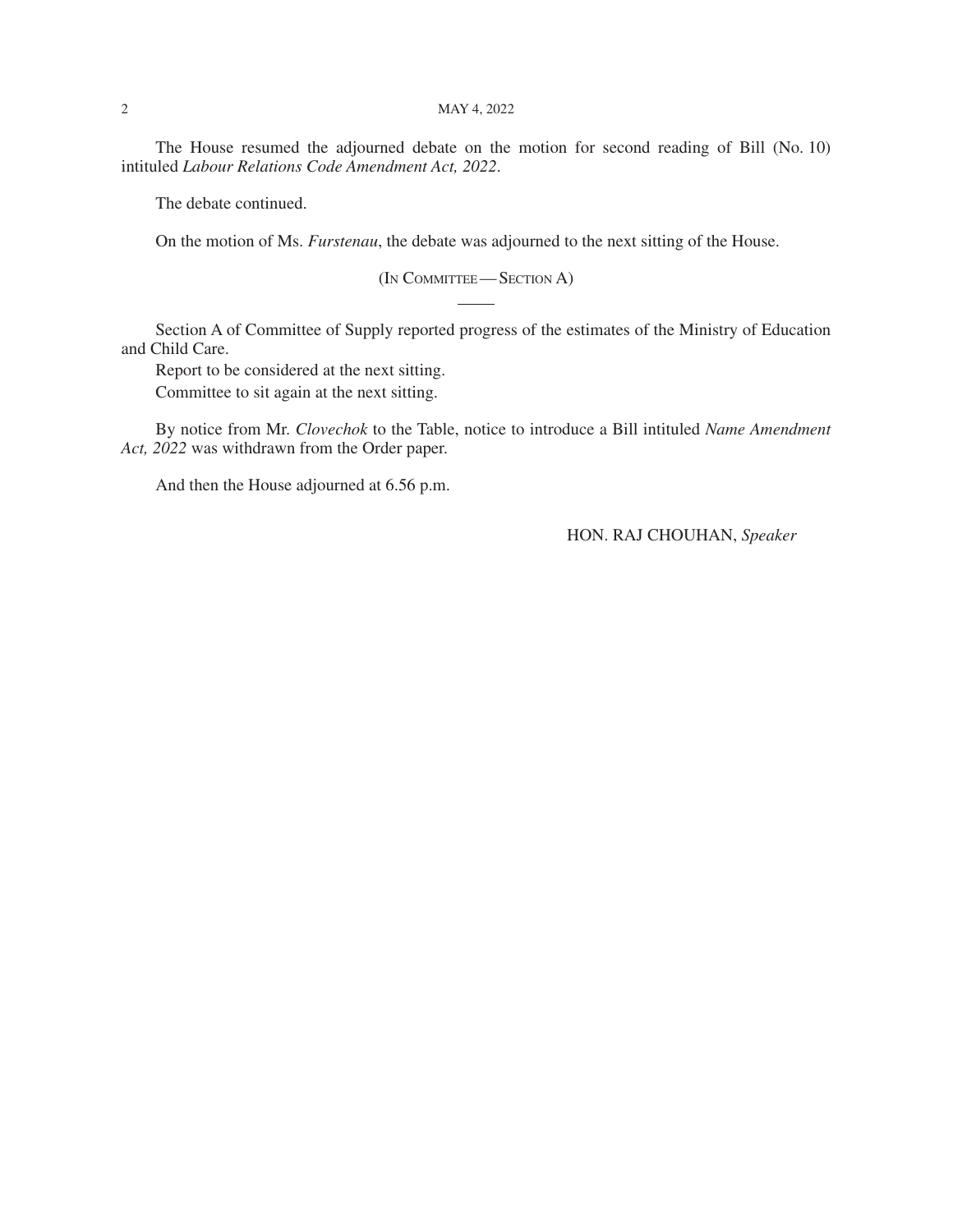| $\mathbf \zeta$<br>ŗ<br>Ē |  |
|---------------------------|--|
| ŀ<br>Ï                    |  |
| C<br>C<br>F<br>ŗ,         |  |
|                           |  |

**GOVERNMENT BILLS**<br>(Listing printed for convenience only) *(Listing printed for convenience only)*

**GOVERNMENT BILLS**

| Bill<br>N⊙.     | Title                                                                                           | Member            | First<br>Reading | Second<br>Reading | $Com-$     | Report     | Amended          | Reading<br>Third | Royal<br>Assent | S.B.C.<br>Chap.<br>No. |
|-----------------|-------------------------------------------------------------------------------------------------|-------------------|------------------|-------------------|------------|------------|------------------|------------------|-----------------|------------------------|
|                 | An Act to Ensure the Supremacy of Parliament                                                    |                   | Feb. 8           |                   |            |            |                  |                  |                 |                        |
| $\sim$          | <br>Municipalities Enabling and Validating (No. 4)<br>Amendment Act, 2022                       | Hon. J. Osborne   | Feb. 9           | Feb. 10           | Feb. 15    | Feb. 15    |                  | Feb. 15          | Mar. 10         |                        |
| 3               | Protected Areas of British Columbia<br>Amendment Act, 2022                                      | Hon. G. Heyman    | Feb. 10          | Feb. 14           | Feb. 15    | Feb. 15    |                  | Feb. 15          | $\rm{Mar.}\,10$ | $\mathbf{C}$           |
| 4               | $\cdots \cdots \cdots \cdots$                                                                   |                   | Feb. 14          | Feb. 17           | Mar. $7\,$ | Mar. $7\,$ |                  | Mar. $7$         | Mar. 10         | 4                      |
|                 |                                                                                                 |                   | Feb. 16          | Feb. 17           | Mar. 3     | Mar. 3     |                  | Mar. 3           | Mar. 10         | S                      |
| ≌               | Budget Measures Implementation Act, 2022                                                        | Hon. S. Robinson  | Feb. 22          | Mar. 10           | Apr. 6     | Apr. 6     | Apr. 6           | Apr. 25          |                 |                        |
|                 |                                                                                                 | Hon. R. Fleming   | Feb. 23          |                   |            |            |                  |                  |                 |                        |
| $\infty$        | Child and Family Support) Amendment Act, 2022<br>Attorney General Statutes (Hague Convention on |                   | Mar. 2           | Mar. 8            | Mar. 28    | Mar. 28    |                  | Mar. 28          | Mar. 31         | $\sqrt{2}$             |
| σ               | Attorney General Statutes Amendment Act, 2022                                                   |                   | Mar. 2           | Mar. 8            | Mar. 29    | Mar. 29    |                  | Mar. 29          | Mar. 31         | ৩                      |
| $\overline{10}$ | <br>Labour Relations Code Amendment Act, 2022                                                   | Hon. H. Bains     | Apr. $6\,$       |                   |            |            |                  |                  |                 |                        |
|                 |                                                                                                 | Hon. S. Robinson  | Mar. $7$         | Mar. 10           | Mar. 29    | Mar. 29    | Mar. 29          | Mar. 31          | Mar. 31         | $\circ$                |
| $\mathbf{C}$    |                                                                                                 | Hon. S. Robinson  | Mar. 28          | Apr. 5            | Apr. 25    | Apr. 25    |                  | Apr. 25          |                 |                        |
| ൗ               | Passenger Transportation Amendment Act, 2022                                                    | Hon. R. Fleming   | Mar. 8           | Mar. 30           | Apr. $7$   | Apr. $7$   | Apr. 7           | Apr. 25          |                 |                        |
| $\overline{14}$ |                                                                                                 | Hon. K. Conroy    | Mar. 9           | Mar. 30           | Apr. 26    | Apr. 26    |                  | Apr. 26          |                 |                        |
| $\overline{16}$ |                                                                                                 | Hon. R. Fleming   | Apr. $5$         | Apr. 27           | May $3$    | May 3      |                  |                  |                 |                        |
| $\overline{1}$  |                                                                                                 | Hon. D. Eby       | Mar. 31          | Apr. $7\,$        | Apr. 28    | Apr. 28    |                  | Apr. 28          |                 |                        |
| 18              |                                                                                                 | Hon. S. Robinson  | Mar. 28          | Mar. 29           | Mar. 30    | Mar. 30    |                  | Mar. 30          | Mar. 31         | ∼                      |
| 19              |                                                                                                 |                   | Mar. 28          | Mar. 29           | Mar. 30    | Mar. 30    |                  | Mar. 30          | Mar. 31         | $\infty$               |
| 20              | Municipal Affairs Statutes Amendment Act, 2022                                                  |                   | Apr. $7\,$       | Apr. 26           | May 3      | May 3      | May <sub>3</sub> | May 3            |                 |                        |
| ಸ               | Professional Governance Amendment Act, 2022                                                     | <br>Hon. D. Eby   | Apr. 25          | May 2             |            |            |                  |                  |                 |                        |
| 22              |                                                                                                 | Hon. J. Whiteside | Apr. 26          | May 2             |            |            |                  |                  |                 |                        |
| 23              |                                                                                                 |                   | Apr. 28          | May 4             |            |            |                  |                  |                 |                        |
| 24              |                                                                                                 |                   | May $2$          | May 4             |            |            |                  |                  |                 |                        |

MAY 4, 2022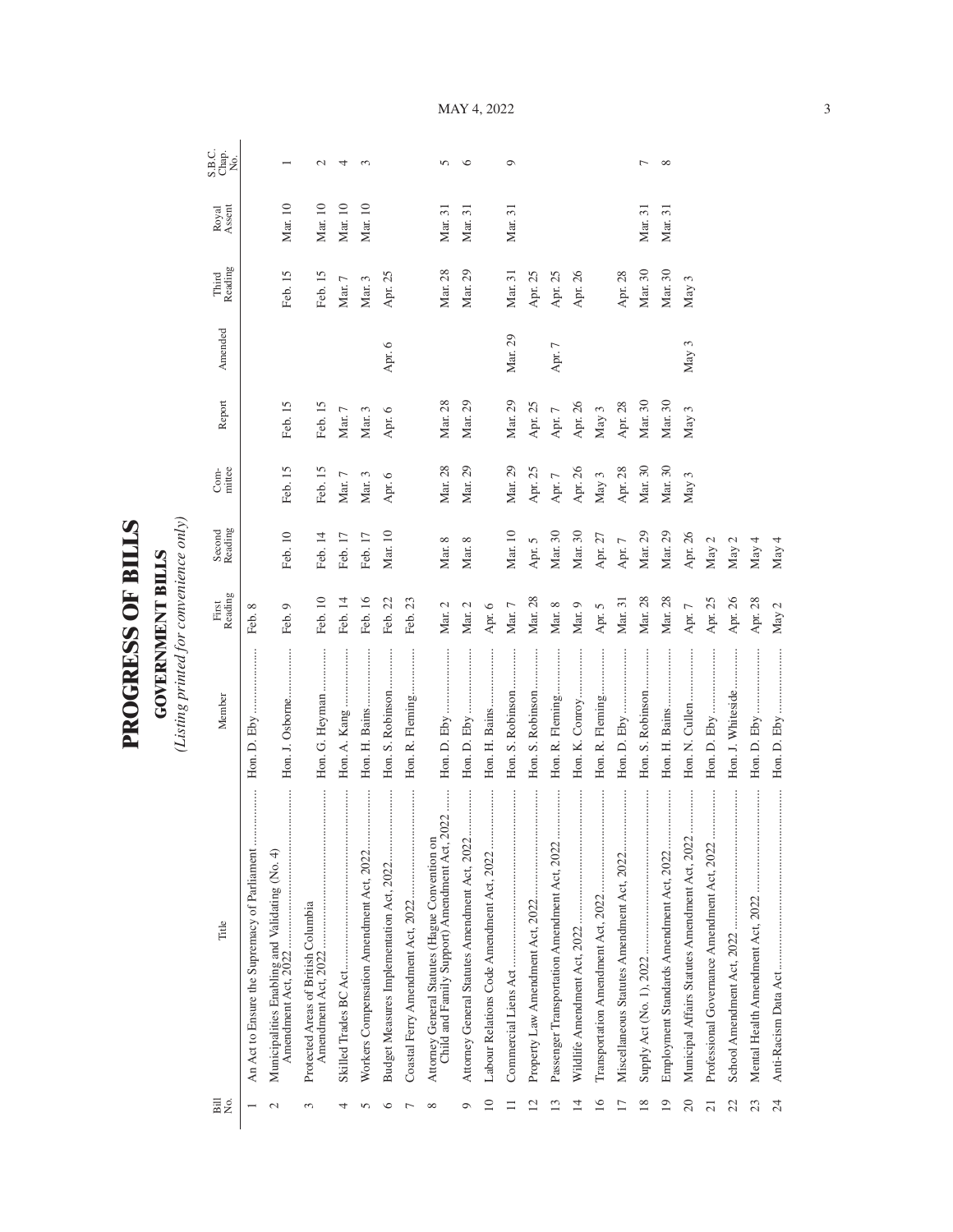**PROGRESS OF BILLS - Continued PROGRESS OF BILLS** *— Continued*

4

**MEMBERS' BILLS**<br>(Listing printed for convenience only) *(Listing printed for convenience only)* **MEMBERS' BILLS**

| Bill<br>Σó,      | Title                                              | Member                                 | First<br>Reading     | Second<br>Reading | mittee<br>Com- | Report | Amended | Third<br>Reading | Royal<br>Assent | C<br>SH <sub>O</sub><br>SH <sub>O</sub> |
|------------------|----------------------------------------------------|----------------------------------------|----------------------|-------------------|----------------|--------|---------|------------------|-----------------|-----------------------------------------|
|                  | M 201 British Columbia Transit Amendment Act, 2022 |                                        | Mar. 3               |                   |                |        |         |                  |                 |                                         |
|                  |                                                    | Ms. Cadieux                            | Mar. 8               |                   |                |        |         |                  |                 |                                         |
|                  | M 203 Assessment (Split Assessment Classification) |                                        | Mar. 9               |                   |                |        |         |                  |                 |                                         |
|                  |                                                    | Mr. Sturdy                             | Mar. 10              |                   |                |        |         |                  |                 |                                         |
|                  |                                                    | Mr. Clovechok                          | Apr. 5               |                   |                |        |         |                  |                 |                                         |
|                  |                                                    |                                        | Apr. 6               |                   |                |        |         |                  |                 |                                         |
|                  |                                                    |                                        | Apr. 25              |                   |                |        |         |                  |                 |                                         |
|                  |                                                    |                                        | May 2                |                   |                |        |         |                  |                 |                                         |
| * Title changed. |                                                    |                                        |                      |                   |                |        |         |                  |                 |                                         |
|                  |                                                    |                                        | <b>PRIVATE BILLS</b> |                   |                |        |         |                  |                 |                                         |
|                  |                                                    | (Listing printed for convenience only) |                      |                   |                |        |         |                  |                 |                                         |
| Bill<br>Σó       | Title                                              | Member                                 | Reading<br>First     | Second<br>Reading | Com-<br>mittee | Report | Amended | Third<br>Reading | Royal<br>Assent | C<br>Sago<br>Sago                       |

Pr 401 Sea to Sky University Amendment Act, 2022 ..................... Mr. Sturdy ........................ Apr. 5

 $\overline{\phantom{a}}$ 

MAY 4, 2022